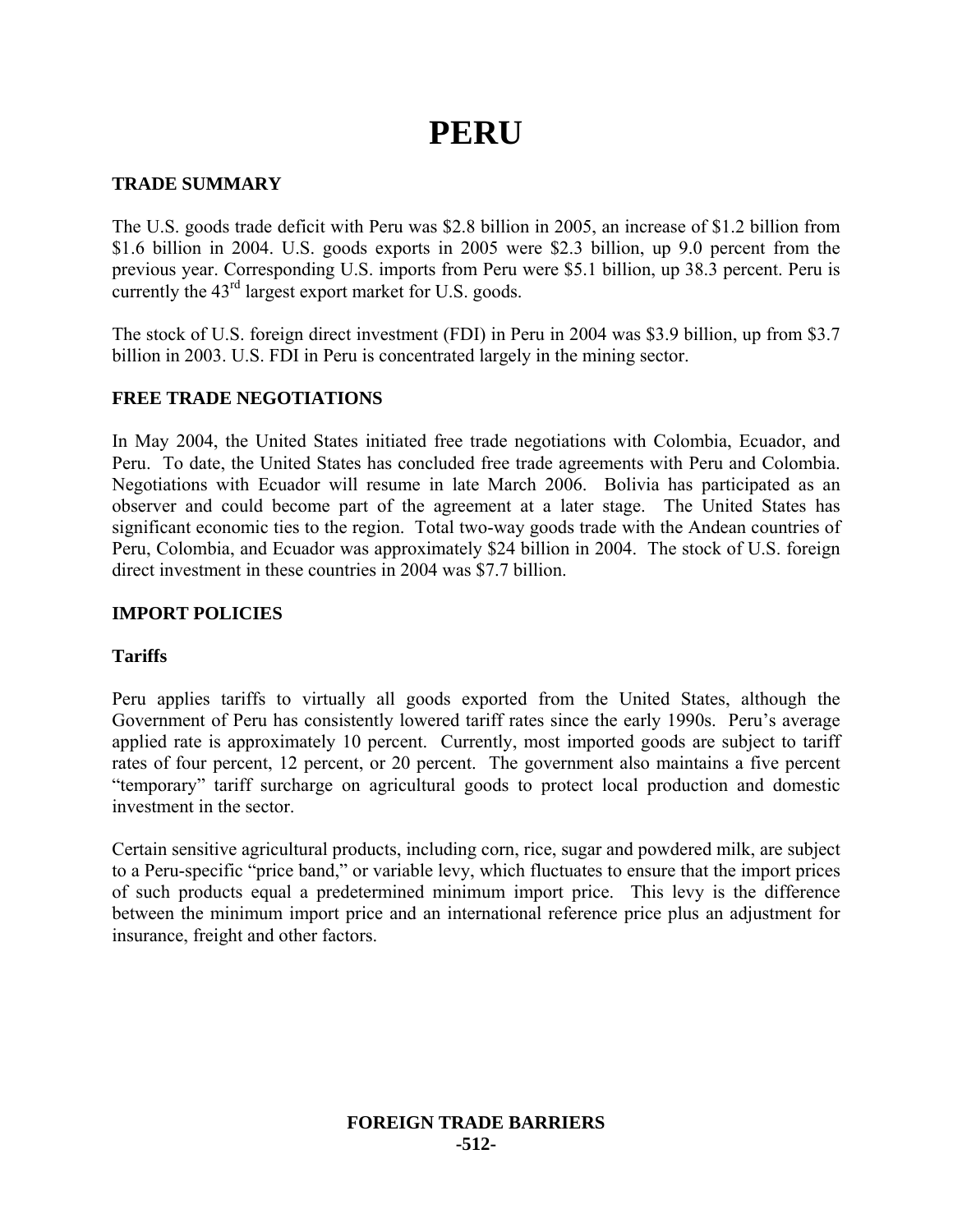Once the free trade agreement between the U.S. and Peru enters into effect, 80 percent of U.S. exports of industrial goods will become duty-free immediately, with the remaining tariffs phased out over 10 years. More than two-thirds of current U.S. farm exports will become duty-free immediately, with most of the remaining tariffs phased out over 15 years, and the remainder in 17 years. Additionally, Peru will eliminate barriers to trade for U.S. agricultural products, while providing reasonable adjustment periods and safeguards for producers of import sensitive agricultural products.

# **Non-Tariff Measures**

The Government of Peru has eliminated almost all non-tariff barriers, including subsidies, import licensing requirements, import prohibitions and quantitative restrictions. However, the following imports are banned: used clothing and shoes (except as charitable donations, which are subject to the 19 percent VAT), used tires, remanufactured goods, cars over five years old and heavy trucks (weighing three tons or more) over eight years old. Used cars and trucks that are granted import permits must pay a 45 percent excise tax – compared to 20 percent for a new car – unless they are refurbished in an industrial center in the south of the country upon entry, in which case they are exempted entirely from the excise tax. The free trade agreement between the U.S. and Peru will remove the import ban on remanufactured goods.

For textile and apparel products and footwear, Peru requires that in addition to the name of the manufacturer, the label must also include the name and address of the importer or distributor. Industry reports that such information is difficult if not impossible to know during the construction process when permanent labels are attached. Re-labeling of products upon entry to meet these requirements results in additional costs and delays.

SENASA, the Peruvian plant and animal health agency, imposes several significant trade barriers (which include bans, import requirements and sanitary permits) on agricultural products, including poultry, live animals and animal genetic material. Among the affected products are:

--Poultry Products: The Peruvian government lifted its ban on U.S. poultry products in July 2004. Currently, U.S. poultry and poultry products are allowed except from the states of California, Connecticut, Rhode Island, Pennsylvania, Texas, Delaware, New Jersey and Maryland due to Avian Influenza. Additionally, in October 2004 SENASA revised its import requirements, which brought imports from the U.S. to a halt. Currently Food Safety Inspection Service (FSIS) is working with SENASA to implement a list of requirements acceptable to both countries.

--Beef and beef products: SENASA enacted a ban on U.S. beef products in March 2004, due to Bovine Spongiform Encephalopathy (BSE).

--Pork: In November 2004, SENASA revised its import requirements, effectively stopping trade. Since then FSIS has been working with SENASA to agree on a set of requirements that would satisfy both parties.

--Paddy Rice: Peru has a ban on paddy rice imports from the United States. SENASA is

# **FOREIGN TRADE BARRIERS**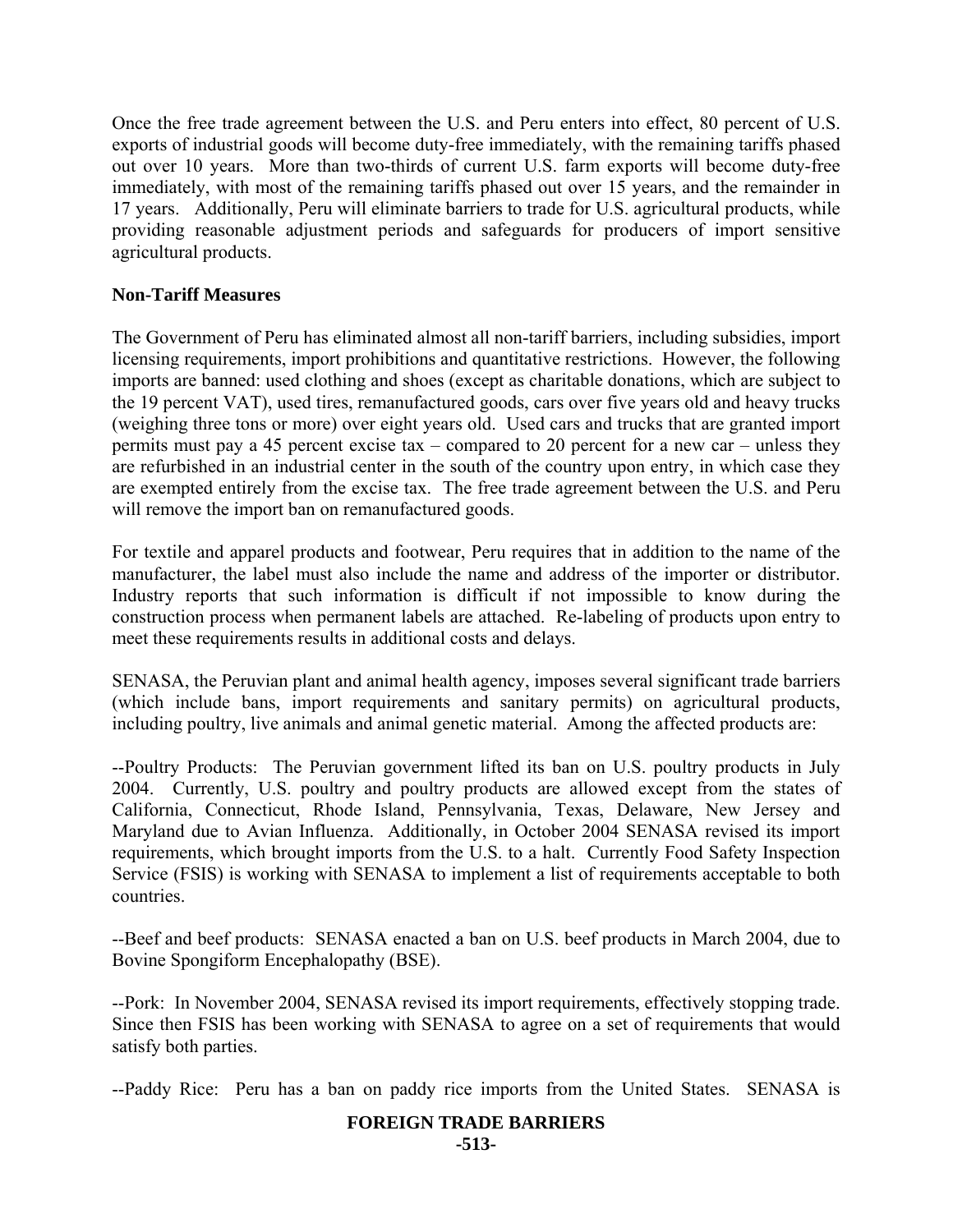currently conducting a Pest Risk Assessment that, if successful, will result in lifting the ban. SENASA has not indicated when it will make a final decision.

In the context of the free trade negotiations, Peru agreed to accept imports of beef and poultry products from the United States, when accompanied by an Export Certificate of Wholesomeness, no later than March 1, 2006. Peru also undertook to apply to imports of U.S. rice standards no less favorable than those applied to domestically produced rice and confirmed that it had eliminated certain decrees to the contrary.

The United States and Peru have also worked to resolve sanitary and phytosanitary (SPS) barriers to agricultural trade, including: fully complying with the WTO regarding imports of beef and poultry products, recognizing the U.S. meat inspection system as equivalent to Peru's, modifying Peru's import permit requirements for the import of pork and poultry and agreeing to apply fair standards for Peru's import of rice. Under the free trade agreement, an SPS Committee will be established to expedite resolution of technical issues.

# **GOVERNMENT PROCUREMENT**

In 2002, in an effort to support national companies, Peru began adding 20 percent (on its rating scale of 100) to bids by Peruvian firms on government procurement contracts. U.S. pharmaceutical and medical equipment firms have raised concerns about this practice with regard to bidding on Health Ministry purchases. U.S. firms contend that the 20-point margin is excessive, giving unfair advantage to Peruvian competitors that would otherwise lose these bids on cost or technical grounds. In 2001, Peru began reserving certain procurements for domestic firms. In November 2004, the Peruvian government eliminated this distinction for the majority of products, applying it only to construction works. Peru is not a signatory to the WTO Agreement on Government Procurement. The free trade agreement between the U.S. and Peru will provide for fair, non-discriminatory, and transparent opportunities for U.S. companies to bid on Peruvian government procurement contracts.

# **INTELLECTUAL PROPERTY RIGHTS (IPR) PROTECTION**

Peru is a member of the World Intellectual Property Organization (WIPO). It is also a member of the Paris Convention, Berne Convention, Rome Convention, Geneva Phonograms Convention, Brussels Satellites Convention, Universal Copyright Convention, the WIPO Copyright Treaty (WCT), and the WIPO Performances and Phonograms Treaty (WPPT). Peru remains on the U.S. Trade Representative's Special 301 Watch List. Concerns remain about the adequacy of IPR law enforcement, particularly with respect to the relatively weak penalties imposed on IPR violators by the criminal justice courts. Although the Peruvian government recently increased the minimum penalty for piracy to a four-year sentence, there have yet to be any convictions under the new law.

The provisions agreed to in the IPR chapter of the free trade agreement between the U.S. and Peru should improve protection and strengthen enforcement of IPR in Peru.

#### **FOREIGN TRADE BARRIERS -514-**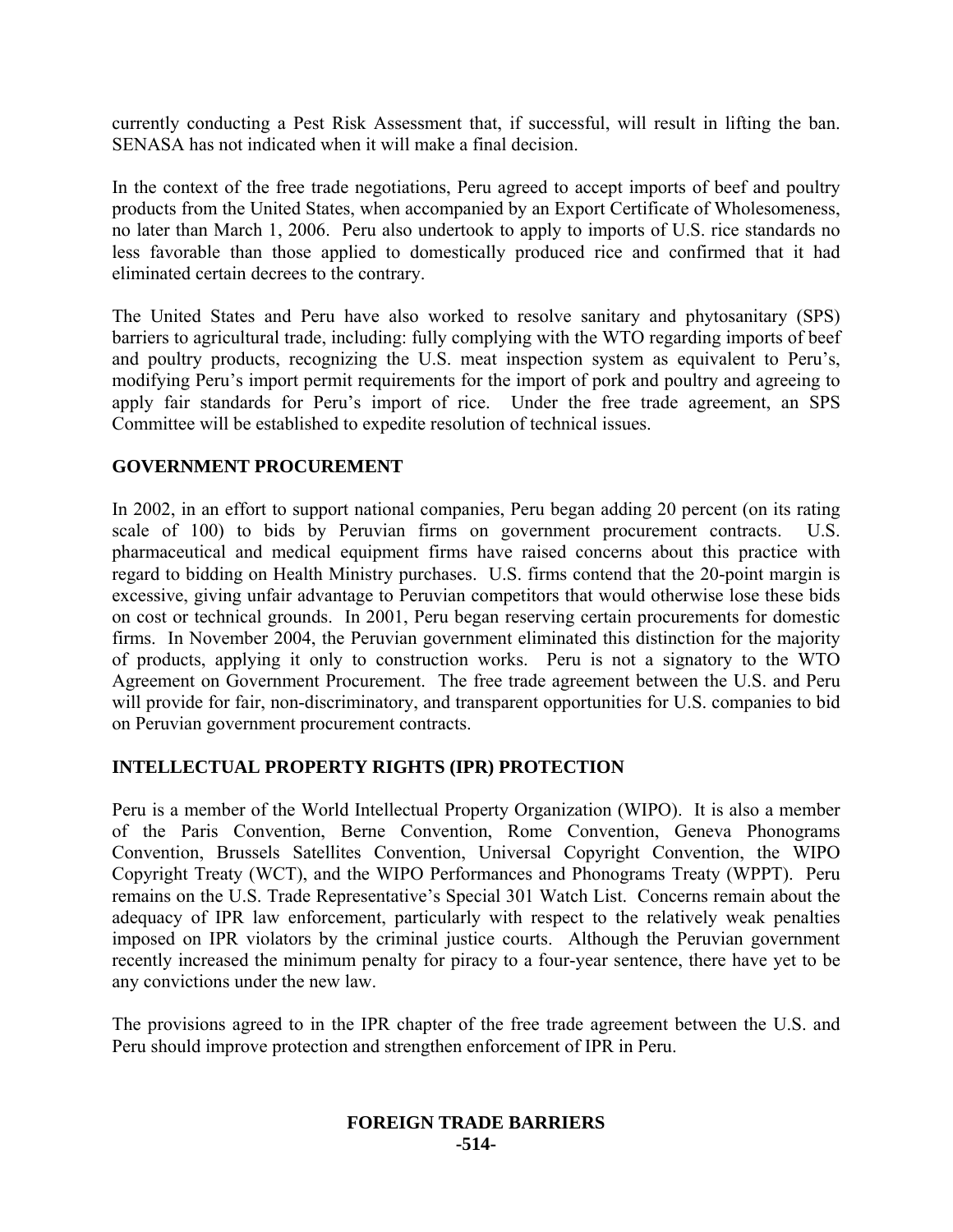# **Copyrights**

Peru's 1996 Copyright Law is generally in line with international standards. Peru joined the WCT in July 2001 and the WPPT in February 2002. Although most of the provisions of these two WIPO treaties are included in Peru's 1996 Copyright Law, officials at Indecopi **(**the IPR administrative agency**)** have acknowledged the need for additional legislation in order to clarify the rights of artists and producers. The National Association of Music Publishers continues to criticize Indecopi's enforcement, claiming that its members are not receiving the royalties due to them.

In July 2004, the Peruvian government published a Supreme Decree establishing the Law of Artists, Interpreters, and Music to protect the interests and rights of those involved in the creative arts, including performers and producers of musical recordings and motion pictures, from acts of piracy. The decree stated that blank optical media was being used for "private copies" and piracy of media and software, violating copyright laws. Under the law, the Peruvian Artists Association will apply a levy on all blank optical discs, to be paid by the manufacturers of blank recording media. All imports of blank optical discs since November 2004 are subject to the levy. Imported blank CDs are subject to a \$0.25 fee per unit, with imported blank DVDs subject to a \$1.20 levy per unit. These fees represent between 200 percent and 300 percent of product cost. Indecopi, the Lima Chamber of Commerce and several companies are working with the Peruvian Artists Association to lower the levy to a more reasonable rate.

# **Patents and Trademarks**

Peru's 1996 Industrial Property Rights Law provides the framework for patent protection. In 1997, based on an agreement reached with the U.S. Government, Peru addressed several inconsistencies with the WTO TRIPS Agreement provisions on patent protection and mostfavored nation treatment for patents.

However, the U.S. pharmaceutical and agrochemical industries continue to have concerns about Peru's protection of confidential test data. Peruvian government health authorities are approving the commercialization of new drugs that are bioequivalent of already approved drugs, without appropriate protection for the innovative drugs. In the free trade agreement between the U.S. and Peru, Peru agreed to provide adequate protection for innovative drugs. Therefore, entry into force of this agreement should rectify this situation.

#### **Enforcement**

Despite Peruvian government efforts to increase enforcement, including increased raids on largescale distributors and users of pirated material, piracy remains widespread. The International Intellectual Property Alliance estimates that piracy levels in Peru for recorded music was 98 percent in 2004-2005 with damage to U.S. industry estimated at \$100 million, while motion picture piracy accounts for 60 percent of the market, for a loss of an estimated \$5.5 million. Indecopi estimates that software piracy levels remained the same in 2005, at 56 percent.

#### **FOREIGN TRADE BARRIERS -515-**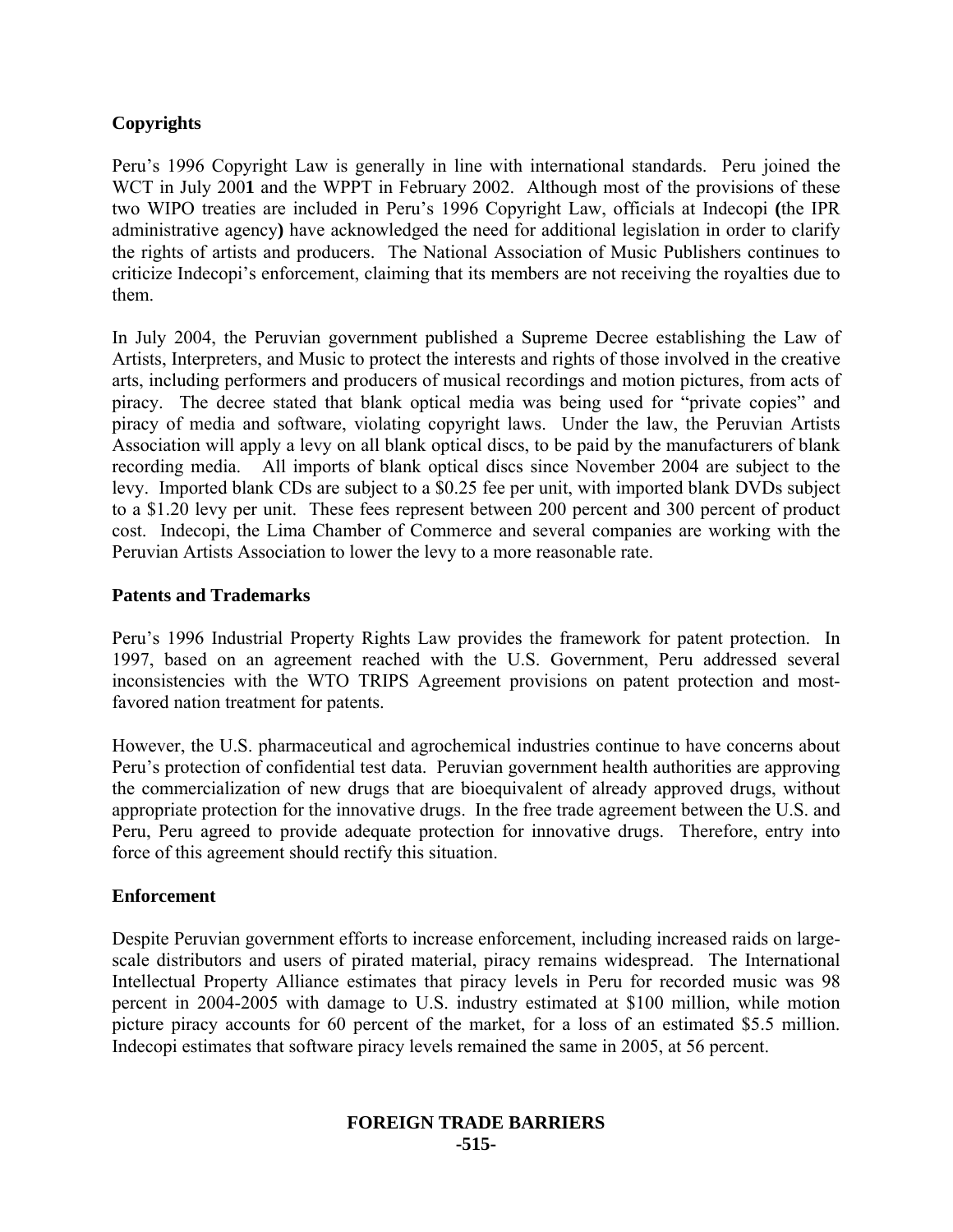#### **SERVICES BARRIERS**

Under the services chapter of the free trade agreement between the U.S. and Peru, Peru will assume commitments to provide non-discriminatory treatment and market access in almost all services sectors. The chapter also commits Peru to increased regulatory transparency and to free transfers associated with the supply of a service.

The financial services chapter also provides secure access and nondiscriminatory treatment across most banking, insurance and securities sectors, and improves U.S. companies' ability to provide portfolio advice and certain kinds of insurance on a cross border basis.

In the WTO negotiations on basic telecommunications services, concluded in March 1997, Peru made commitments on all basic telecommunications services, with full market access and national treatment to be provided as of June 1999. Peru is continuing the process of developing a competitive telecommunications market and lowered its interconnection rates for most types of telephones in 2001. Termination rates for calls to mobile networks, however, remain among of the highest in the world. OSIPTEL, Peru's telecommunications regulator, is working to establish its model to lower mobile termination rates. This model, according to the OSIPTEL timeframe, should lower these rates over a period of 4 years, from its current levels of roughly \$0.21 to approximately \$0.11, depending on the carrier. Suppliers claim that unconstrained pricing by the dominant supplier has created significant barriers to competition in the wireless sector. Continued oversight and review of these rates by OSIPTEL will be important to achieving progress in addressing concerns raised by suppliers.

#### **INVESTMENT BARRIERS**

National treatment for foreign investors is guaranteed under Peru's 1993 constitution. There are no limitations on the repatriation of capital or profits. Domestic arbitration is available for disputes between foreign investors and the Government of Peru. Several U.S. companies have chosen to pursue claims through arbitration, with mixed results. Under the investment chapter of the free trade agreement between the U.S. and Peru, Peru will assume obligations relating to national treatment and most favored nation (MFN) treatment, the right of U.S. investors to make financial transfers freely and without delay, international law standards for expropriation and compensation, and access to binding international arbitration.

Peruvian law restricts majority ownership of broadcast media to Peruvian citizens. Foreigners are also restricted from owning land or investing in natural resources within 50 kilometers of a border, but they can operate within those areas with special authorization. National air and water transportation are restricted to domestic operators. New licensing for passenger transportation within Peru is suspended for both nationals and foreign suppliers.

Under current law, foreign employees may not comprise more than 20 percent of the total number of employees of a local company (whether owned by foreign or Peruvian persons) or more than 30 percent of the total company payroll. Under the free trade agreement between the U.S. and Peru , Peru has agreed not to apply most of these nationality-based hiring requirements to U.S. professionals and specialty personnel.

#### **FOREIGN TRADE BARRIERS -516-**